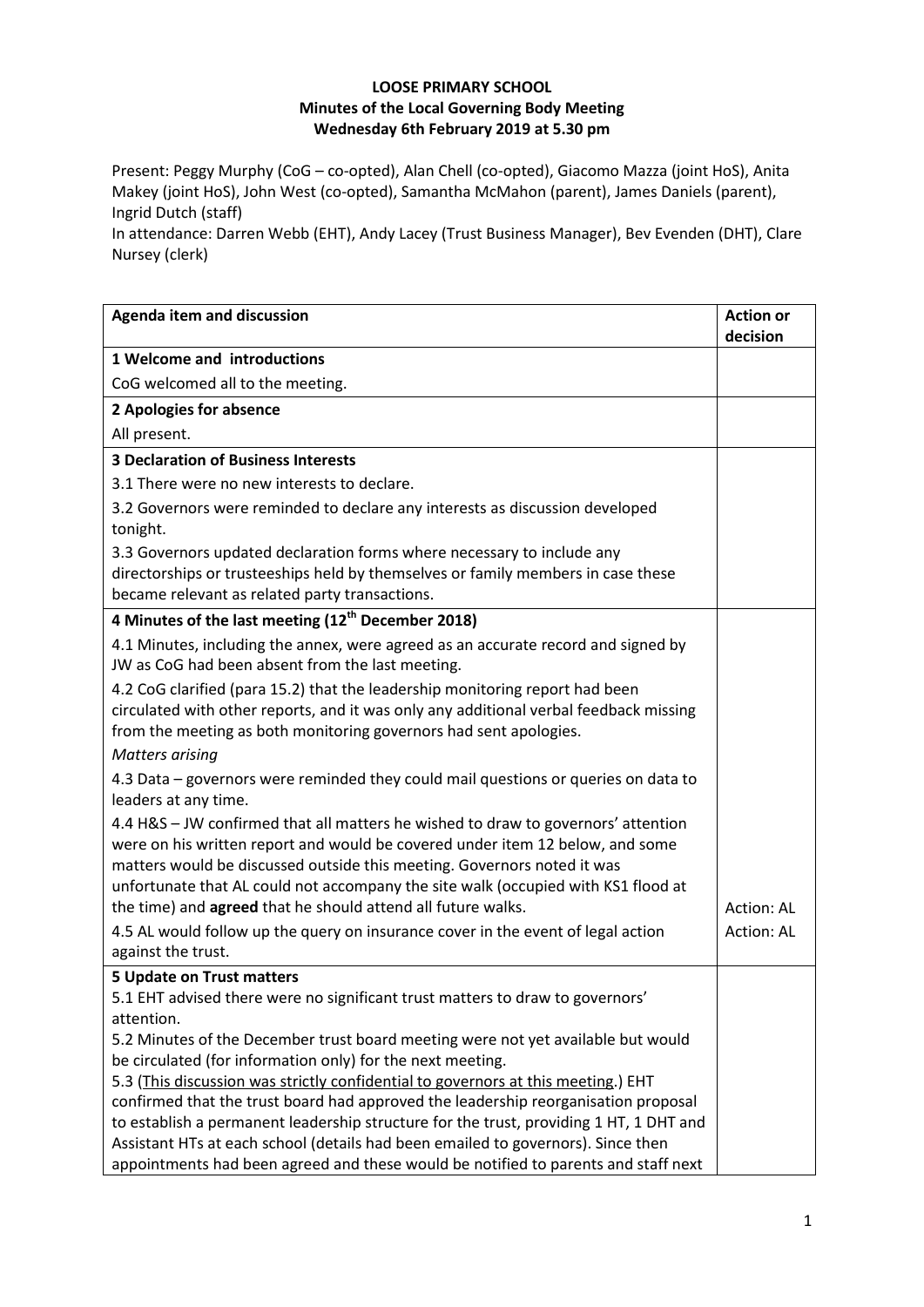| week. Sarah Holman would be HT at LPS with Anita Makey as DHT/Head of School.         |    |
|---------------------------------------------------------------------------------------|----|
| Giacomo Mazza would be HT at CPS. The CPS DHT post was not affordable at present      |    |
| and until it was the role would be filled by Bev Evenden (appointed as the Trust DHT) |    |
| who would be based predominantly at CPS from September. This structure would          |    |
| enable the trust to move forwards and appointments had spread skills effectively      |    |
| across the trust.                                                                     |    |
| 5.4 Governors extended their congratulations to all staff on their appointments.      |    |
|                                                                                       |    |
|                                                                                       |    |
| Q. How would accountability change under the new structure?                           |    |
| EHT - EHT would remain ultimately responsible (he was currently officially HT of the  |    |
| schools) but in future HTs would be accountable for standards etc and would report    |    |
| to the EHT at trust level. The EHT would step away from involvement at LGBs as the    |    |
| HT would lead for the school in this forum.                                           |    |
| Q. What was the difference between the DHT, HoS and AHT roles?                        |    |
| EHT explained that DHTs have full delegated powers in the absence of the HT and can   |    |
| make all decisions relating to the school. (At LPS, the DHT role will be called HoS.) |    |
| AHTs have no delegated powers but are involved in operational leadership of the       |    |
| school and the role is useful as a means of developing leaders.                       |    |
|                                                                                       |    |
| 5.5 EHT advised there would be a thorough transition period for both schools,         |    |
| running through T5 and T6, so that leaders could "hit the ground running" in          |    |
| September. It was a real advantage of the trust that such a transition could begin in |    |
| advance of formal implementation.                                                     |    |
| 5.6 EHT drew attention to the Ofsted consultation on the new inspection framework.    |    |
| This suggested a shift in emphasis from outcomes to the curriculum (though            |    |
| governors should be mindful that data would still be important where published data   |    |
| showed a drop in performance) which would reduce the workload in school as in-        |    |
| school data would be less important, but would affect how the LGB could               |    |
| demonstrate progress to Ofsted.                                                       |    |
| <b>6 Trust policies</b>                                                               |    |
| Governors were advised the following policies had been approved at the last trust     |    |
| board meeting and were now posted on the websites:                                    |    |
| H&S policy<br>٠                                                                       |    |
| Staff policies (Discipline and conduct including flowchart, Bullying and              |    |
| harassment, Grievance, Capability)                                                    |    |
| 7 Head of School report                                                               |    |
| Monitoring and data                                                                   |    |
| 7.1 Discussion in annex for governors.                                                |    |
| <b>Staffing</b>                                                                       |    |
|                                                                                       |    |
| 7.2 YR teacher was leaving but Felicity Benjamin would be returning 4 days pw.        |    |
| Experienced TA appointed to Crystal class. Redeployment of staff to team teach and    |    |
| address some issues with challenging children in KS1 was having a positive impact and |    |
| SLT did not now have to be so involved.                                               |    |
| 7.3 Some discussion in annex for governors.                                           |    |
| 8 School Strategic Document and Impact Statement                                      |    |
| Strategic document                                                                    |    |
| 8.1 HoSs drew attention to where the document had been updated with additional        |    |
| targets and data.                                                                     |    |
| 8.2 BE reminded governors that data showed where the children currently are and       |    |
| governors should expect to see movement in the next data. This would be highlighted   | BE |
| to governors at a meeting after the data had been updated.                            |    |
| 8.3 Some discussion in annex for governors.                                           |    |
|                                                                                       |    |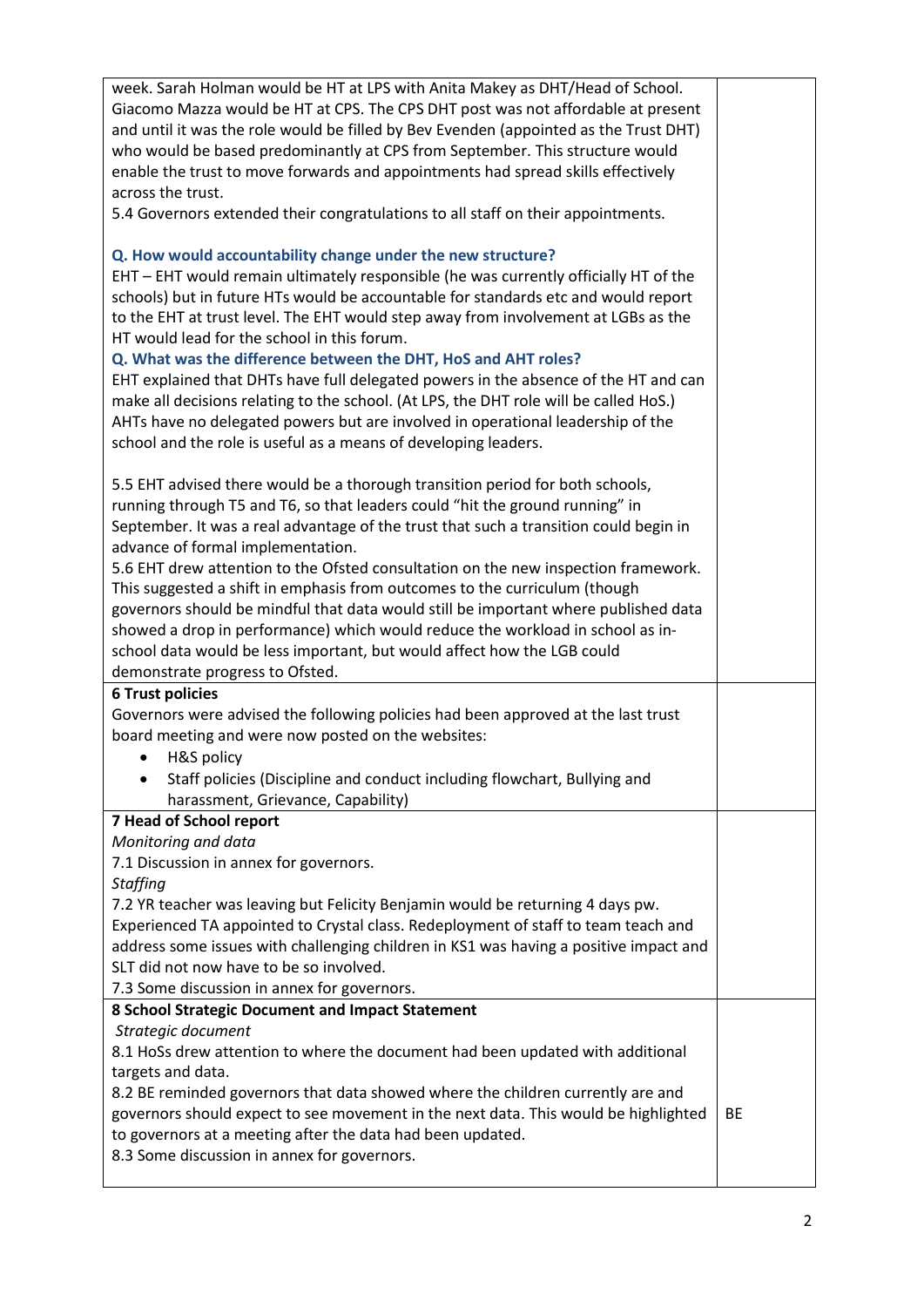| <b>9 Feedback from reviews</b>                                                         |                 |
|----------------------------------------------------------------------------------------|-----------------|
| 9.1 Governors had received the report following the Term 3 internal review and HoSs    |                 |
| advised that actions from the T2 review had been completed. Nothing surprising had     |                 |
| come up in the latest review, and this had shown there was a good base to build on     |                 |
| for curriculum development to meet the likely revised Ofsted framework.                |                 |
| 9.2 The meeting agreed it would be useful for governors to be involved in future       | Governors       |
| internal reviews as this would provide opportunity for governors to challenge on       |                 |
| more strategic matters than were covered in monitoring visits.                         |                 |
| 9.3 EHT suggested it would be useful for the standards monitoring pair to attend       | Governors       |
| curriculum development meetings with staff as this would inform their questioning      |                 |
| during monitoring visits.                                                              |                 |
| 10 Residential trip                                                                    |                 |
| AC advised he had checked all papers on behalf of governors and could confirm that     |                 |
| everything was in order. Governors approved the residential trip to Sayers Croft.      | <b>Decision</b> |
| 11 Budget                                                                              |                 |
| 11.1 Governors had received the BM's summary report and were invited to ask            |                 |
| questions.                                                                             |                 |
| 11.2 AL explained he, EHT, Carina Cuddington (trustee) and the finance officers had    |                 |
|                                                                                        |                 |
| met on Friday to go through December monitoring data to ensure all legacy details      |                 |
| were covered and data was accurate. Problems had arisen on academisation (some         |                 |
| double counting, ICT cost missed, budget tool not very effective etc) which would not  |                 |
| be repeated next year but the situation had highlighted that a second check of         |                 |
| budget data outside the business team would be useful going forwards, possibly         |                 |
| involving the HTs and SLT.                                                             |                 |
|                                                                                        |                 |
| Q. What would be the impact of losing funds?                                           |                 |
| AL - there would be no impact on in-year funding, only on end of year figures. The     |                 |
| trust now forecast a surplus of £104k in Yr 1, £130k in year 2 and £119k in year 3 but |                 |
| the Reserves policy specified that £84k should be held as a reserve with a further     |                 |
| £15k held as contingency funding. Although actual numbers were lower than              |                 |
| originally planned, there was no deficit and the viability of the school and the trust |                 |
| were not in question.                                                                  |                 |
| EHT - the impact, for the trust and especially LPS, was that there would be little     |                 |
| money available to commit to achieving trust strategic priorities. This was            |                 |
| disappointing and the schools and trust would have to look for creative solutions to   |                 |
| release funds.                                                                         |                 |
| Q. Was the library refurbishment still included in plans?                              |                 |
| AL - yes, this cost would be met from the capital budget, and there was still £14k     |                 |
| uncommitted money in this budget due to extra government funding received.             |                 |
| Q. Why were budget allocations for staff development and buildings maintenance         |                 |
| reduced next year?                                                                     |                 |
| EHT - no inspirational training session was required next year hence that budget was   |                 |
| reduced.                                                                               |                 |
| AL - one off improvements costing £9k had been made this year (not a recurring         |                 |
| cost).                                                                                 |                 |
|                                                                                        |                 |
| <b>Sports Premium</b>                                                                  |                 |
| 11.3 AL explained the school had received £27k sports premium funding which could      |                 |
| not be carried over to next year. A project was proposed to provide new equipment      |                 |
| and a new surface in the area at the back of the swimming pool. 3 quotes had been      |                 |
| obtained (£17750, £18700, £23045) and he recommended accepting the cheapest of         |                 |
| these as the specifications were identical (AL to circulate details) and all providers |                 |
| were recognised, having worked for KCC schools before.                                 |                 |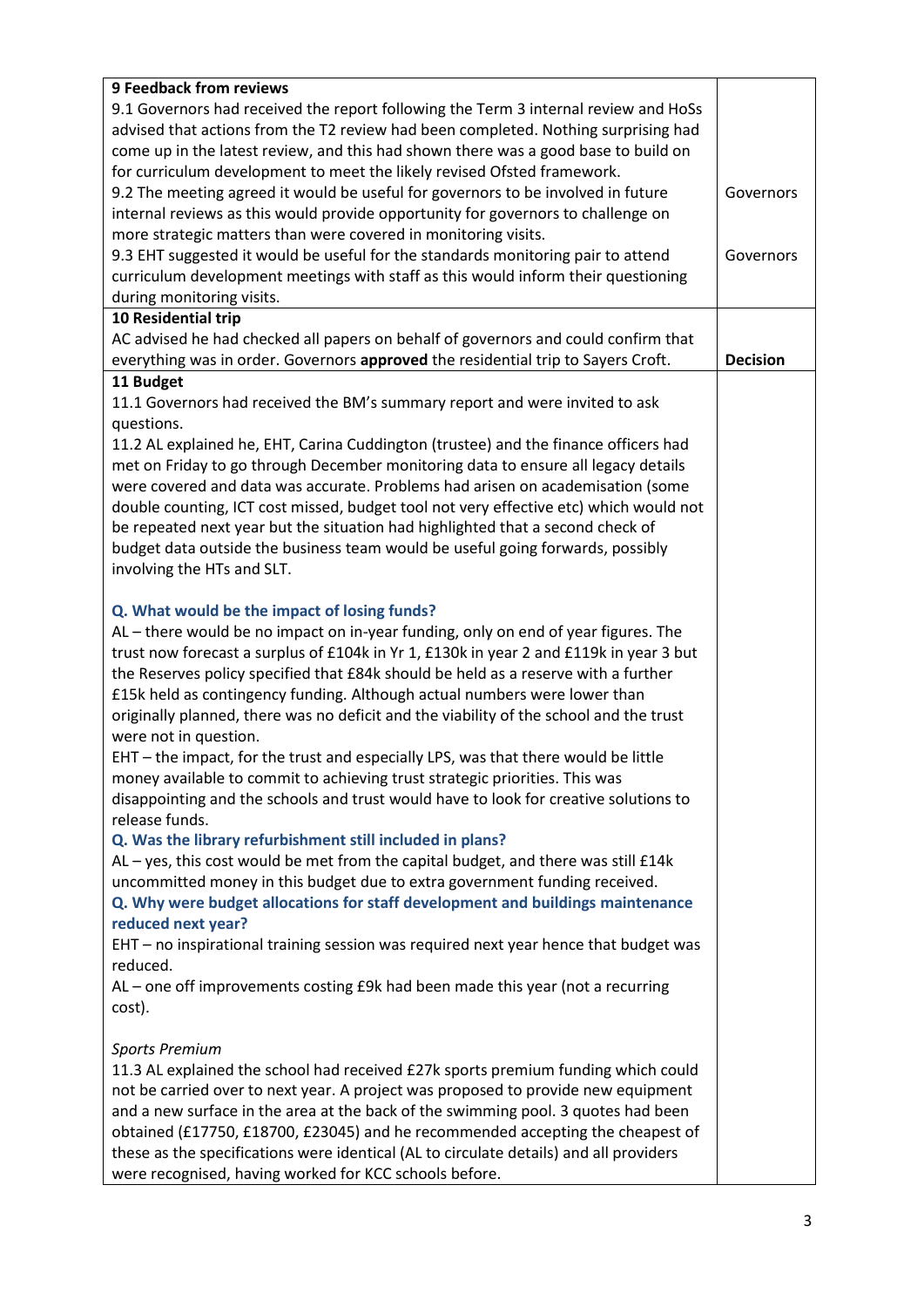| 11.4 Subject to the Sports leader obtaining a reference on the chosen provider,         | <b>Decision</b> |
|-----------------------------------------------------------------------------------------|-----------------|
| governors AGREED the school should accept the lowest quote for the work.                |                 |
| <b>12 Premises</b>                                                                      |                 |
| 12.1 AL reported that damage caused by the overnight leak in the KS1 heating system     |                 |
| would be covered by the ESFA insurance policy. Water was currently being drawn out      |                 |
| of walls (it was hoped replastering could be avoided), skirting would be replaced and   |                 |
| the hall floor sanded. The policy would not cover the problem with the heating          |                 |
| system itself - new radiators were required and work was booked for February half       |                 |
| term (2 temporary gas heaters were currently in place in EY).                           |                 |
| 12.2 EHT advised that the school had not had to seek authority from the Area            |                 |
| Education Officer to close but did have to notify the AEO of closure.                   |                 |
| 12.3 Discussion of contracts in annex for governors.                                    |                 |
| 13 Health and Safety                                                                    |                 |
| 13.1 JW had provided a written summary of the H&S tour of the schools in advance of     |                 |
| the meeting. The two main issues he drew governors' attention to were:                  |                 |
| Blinds cords - the lack of safety devices posed a risk but was easy to resolve          |                 |
| and AL confirmed that fitting the devices was now on the works programme                |                 |
| for February.                                                                           |                 |
| Risk from traffic/parking at Loose Road entrance at start and end of day. This          |                 |
| had been an ongoing problem for years, prompting many complaints, and JW                |                 |
| recommended lobbying Highways Agency and others for action. Governors                   |                 |
| AGREED and JW agreed to write on behalf of the LGB to the appropriate                   | JW              |
| bodies. ID advised she regularly discussed this issue with the PCSO at                  |                 |
| meetings in her role as Families and Community Manager and would invite a               |                 |
| governor to attend the next meeting to reinforce the need for action on this            | ID              |
| point.                                                                                  |                 |
| 13.2 JW reported that the H&S tour had been a good opportunity to see the school in     |                 |
| action and observe the children's engagement in learning.                               |                 |
| 13.4 AL advised that the schedule of works had been updated following the latest        | AL              |
| walk, and included JW's recommendations - he would copy the schedule to JW.             |                 |
| 14 Election of vice chair of LGB                                                        |                 |
| CoG reported that the TB had decided that LGBs did not require vice CoGs this year,     |                 |
| and the position would be reviewed next year.                                           |                 |
| 15 Governor monitoring visits                                                           |                 |
| Governors were reminded to follow up action points from last visits on the next visits, |                 |
| and to use the internal review report as a basis for questions.                         |                 |
| <b>16 Governor training</b>                                                             |                 |
| CoG confirmed that the school's access to LA training would continue until the end of   |                 |
| May and governors were encouraged to book on any relevant courses before the            |                 |
| contract expired.                                                                       |                 |
| 17 Safeguarding and disability matters                                                  |                 |
| AM had noted that the main gate was left open during holiday play scheme hours          |                 |
| since no-one was in the office to operate the gate control. Governors agreed this       |                 |
| posed a potential risk and that monitoring governors should investigate the matter on   | Governors       |
| their next visit, eg to consider whether a more modern gate control system might be     |                 |
| useful. They noted though that this would have budget implications and also that        |                 |
| there was practicality to consider as contractors and delivery vehicles had to be able  |                 |
| to gain access to the site outside term time.                                           |                 |
| 18 Any other urgent business including Chair's update                                   |                 |
| CoG advised she had received a letter with a potential complaint but as the             |                 |
| procedure had not been followed, she had returned the letter and heard nothing          |                 |
| further as yet.                                                                         |                 |
| 19 Confidentiality                                                                      |                 |
|                                                                                         |                 |